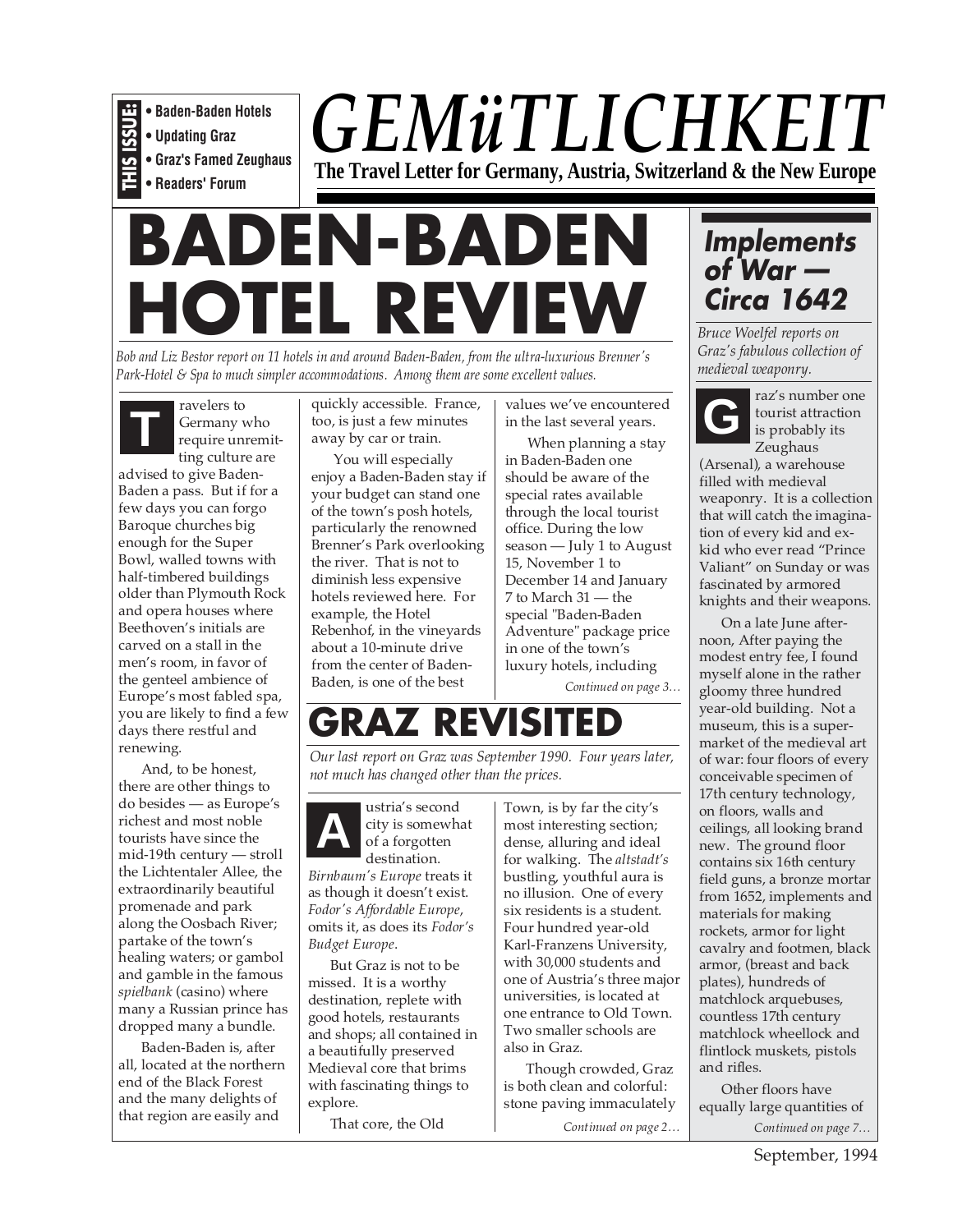#### *GRAZ Continued from page 1*

swept; flowers and greenery everywhere. In the *altstadt*, however, one is never far from the peaceful surroundings of the Mur River: a placid, parklike setting, with benches and trees, always available for tranquil waterside strolls. Nearby, on the busy Hauptstrasse, narrow streetcars rumble along, sharing the confined space with taxis, pedestrians and delivery vans.

On the other side of this busy thoroughfare, beyond the noise of the trams, are the agreeable sounds of jazz. In summer, the extensive network of alleys and courtyards that radiate off the main street are places where small ensembles, usually students, practice their craft before audiences of tourists and locals.

Exploring the *altstadt's* labyrinthine network of streets is a surprisingly intimate and suspenseful experience. Narrow rocky passageways open suddenly to reveal unexpected vistas: a palace, a church steeple or a gilded clock tower rising to the sky. Hovering over all this is the Schlossberg, a towering ruined fortification perched above the *altstadt* and reached by steeply terraced steps. Like all medieval cities watched over by castles, it gives Graz a special drama.

## **Graz Hotels**

#### Erzherzog Johann

A charming, almost palatial hotel, situated in the central part of the Old Town on Hauptstrasse, close to shopping, museums and important historical sites. It was once a residence of the Archduke Johann, a Hapsburg who married badly and could not succeed to be king.

The building is grand in scale. One enters to an elegant highceilinged lobby with a graceful staircase. Adjoining is a stunning 5-story high "winter garden" dining room, one of the most beautiful in Graz. This exquisite inner courtyard, enclosed by skylights, was originally built for horses and its glass roof was added in 1920.

Some rooms are gigantic, even the singles are large. My double was 35 feet by 18 feet, with a 17-foot ceiling. Its towering double-glazed windows are sealed against outside trolley noise. This imposing space is furnished with minibar, sofa, soft chairs, coffee table, a larger conference table, lovely veneered French Provincial chests, desks, wardrobes and Oriental carpets. The generously-sized bathroom has a huge tub, large lavatory and separate toilet room.

**Address:** Erzherzog Johann, Sackstrasse 3-5, A-8010 Graz

**Phone:** 0316/81 16 16 **Fax:** 0316/81 15 15 **Location:** Central **Rooms:** 67 total, 32 singles **Proprietor:** Bernhard Reif-Breitweiser **Prices:** Singles 950-1300 AS (\$86- \$118), doubles 1750-3000 AS (\$160- 270). Fall and Winter rates approximately 33% less than summer rates. **Facilities:** Outdoor sundeck, lounging area and sauna. **Credit Cards:** All

**Disabled:** Good access **Closed:** Never **Parking:** Garage at 120 AS (\$10) per day and limited free street parking **Rating:** ABOVE AVERAGE 15/20 **G**

#### Hotel Kirchenwirt

This pleasant country inn is about three miles northeast of the center, in the Mariatrost section. The tram to the Old Town is a 5-10 minute walk from the hotel. Built as a restaurant for pilgrims in 1833, the Kirchenwirt was converted to its present use in 1920 and has been continuously modernized since. The average-sized guestrooms are furnished in a green and cream color scheme. Most have panoramic views of the surrounding countryside, and come with phone, hairdryer, minibar, cable TV and robes. Number 231 is a two-room apartment for four, for 1600-1840 AS (\$145-\$170).

**Address:** Pfeiffer Hotel Kirchenwirt, Kirchplatz 9, A-8044 Graz **Phone:** 0316/39 1112-0 **Fax:** 0316/39 111249 **Location:** In a residential area, 3 miles from town, 5 minutes walk from the tram **Rooms:** 20 singles, 25 doubles **Proprietor:** Joseph Pfeiffer **Prices:** Singles 800-980 AS (\$72-\$90), doubles 1200-1400 AS (\$110-\$128) **Meals:** All available **Facilities:** Outdoor food service **Credit Cards:** All **Disabled:** Limited access **Closed:** Never

*Continued on page 7…*

| <b>GEMÜTLICHKEIT</b><br><b>Vol. 8, No. 9</b><br>September, 1994                                                                                                                                                                                                                     |                                                                                                      | <b>HOTEL RESTAURANT RATING KEY</b>                                                |              |                              |     |
|-------------------------------------------------------------------------------------------------------------------------------------------------------------------------------------------------------------------------------------------------------------------------------------|------------------------------------------------------------------------------------------------------|-----------------------------------------------------------------------------------|--------------|------------------------------|-----|
|                                                                                                                                                                                                                                                                                     | The Travel Letter for Germany, Austria, Switzerland & the New Europe                                 | <b>Rating Category</b>                                                            | <b>Scale</b> | <b>Hotel Rating Criteria</b> |     |
|                                                                                                                                                                                                                                                                                     |                                                                                                      | Unacceptable                                                                      | $0 - 3$      | People/Service               | 30% |
| <b>Editor &amp; Publisher:</b>                                                                                                                                                                                                                                                      | Robert H. Bestor, Jr.                                                                                | Adequate                                                                          | $4 -$        | Location/Setting             | 15% |
| <b>Associate Editors:</b>                                                                                                                                                                                                                                                           | Elizabeth Schiller, Bruce Woelfel                                                                    | Average                                                                           | $8 - 11$     | Guestrooms                   | 30% |
| <b>Contributing Editors:</b>                                                                                                                                                                                                                                                        | C. Fischer, R. Holliday                                                                              | Above Average                                                                     | $12 - 15$    | Public rooms                 | 5%  |
| <b>Design &amp; Composition:</b>                                                                                                                                                                                                                                                    | Paul T. Merschdorf                                                                                   | Excellent                                                                         | 16 - 20      | Facilities/Restaurant        | 20% |
| <b>Consulting Editor:</b>                                                                                                                                                                                                                                                           | Thomas P. Bestor                                                                                     |                                                                                   |              |                              |     |
| <b>Subscription Dept:.</b>                                                                                                                                                                                                                                                          | Andy Bestor, K. Steffans                                                                             | <b>Special Designations</b>                                                       |              | Restaurant Criteria          |     |
| <b>Gemütlichkeit</b> (ISSN 10431756) is published monthly by UpCountry Publish-                                                                                                                                                                                                     |                                                                                                      | By virtue of location, decor,<br>G.                                               |              | Food                         | 65% |
| ing, 2892 Chronicle Avenue, Hayward, CA 94542. TOLL FREE: 1-800/521-                                                                                                                                                                                                                |                                                                                                      | special charm, warmth of                                                          |              | Service                      | 20% |
| 6722 or 510/538-0628. FAX: 510/582-8296. Subscriptions are \$67 per year<br>for 12 issues. While every effort is made to provide correct information in this<br>publication, the publishers can make no quarantees regarding accuracy.<br>Second-class postage paid in Hayward, CA. |                                                                                                      | management, or combina-<br>tion thereof, an especially<br>pleasant establishment. |              | Atmosphere                   | 15% |
|                                                                                                                                                                                                                                                                                     | <i>POSTMASTER: SEND ADDRESS CHANGES TO:</i><br>Gemütlichkeit, 2892 Chronicle Ave., Hayward, CA 94542 | Offers significant value.<br>S                                                    |              |                              |     |
| Gemütlichkeit                                                                                                                                                                                                                                                                       |                                                                                                      |                                                                                   |              | September, 1994              |     |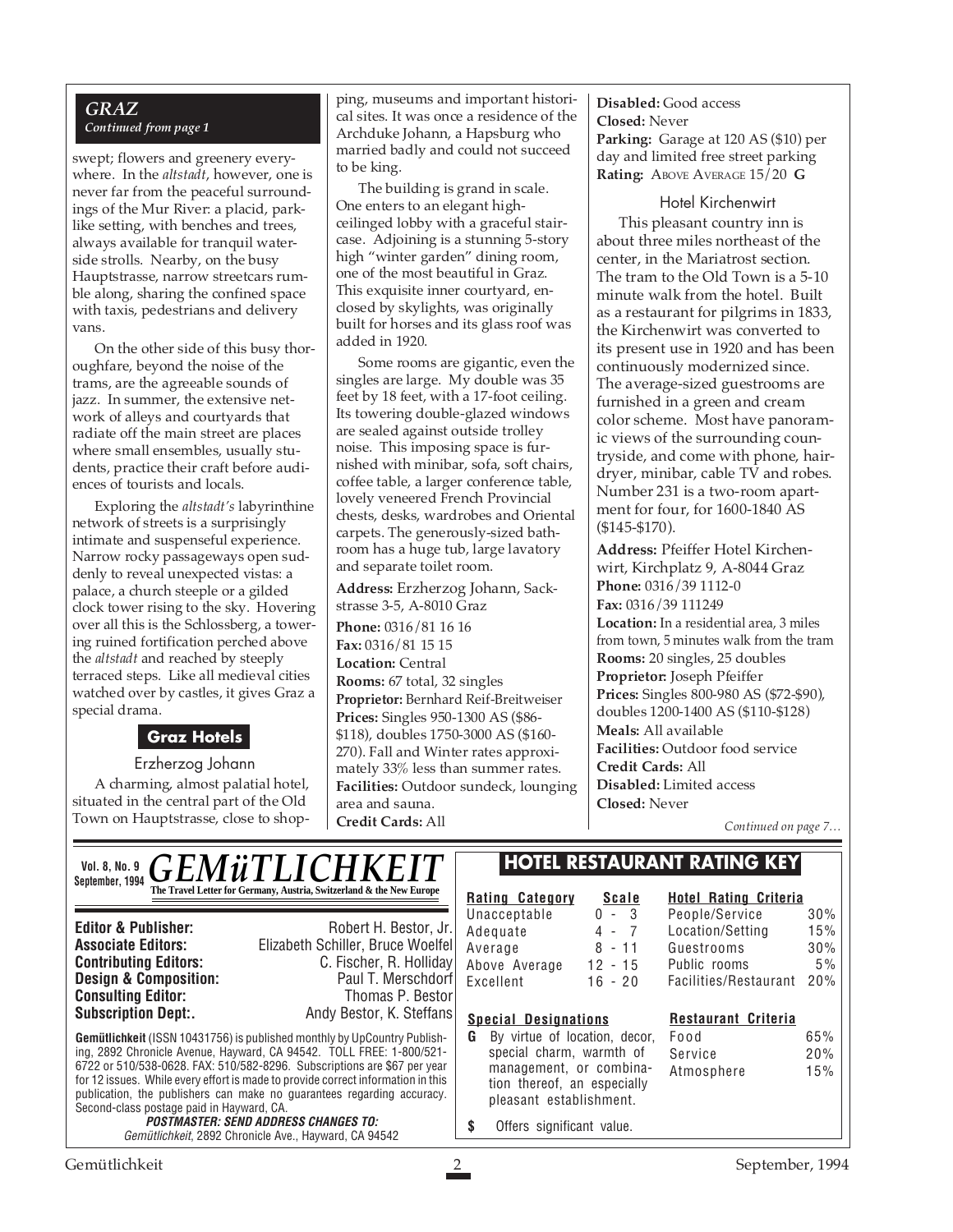#### *BADEN-BADEN Continued from page 1*

the Brenner's Park, is 165 DM (\$107) per night, per person, double occupancy, minimum two nights; a good deal considering the Brenner's double room rack rates range from \$292 to over \$600 per night, not including breakfast or any of the extras offered in the package. If you're willing to commit to a week, the *per person* price per night is 141 DM (\$92). The weekend package also includes breakfasts, dinner one night at a local in-spot, the **Palais Gagarin**, and other extras. The seven-night package includes breakfasts, a four-course "gourmet" dinner at **Der Kleine Prinz**, a wine tasting, free public transport, a visit to the Roman-Irish Bath and a concert of the Baden-Baden Orchestra.

Package prices in the lower category hotels are less, of course. A weekend arrangement with the same extras, in the lowest category, a "standard" hotel, is 91 DM (\$59) per person, per night, double occupancy. The seven-night program costs 67 DM (\$44). Figure about 7% to 22% additional for single occupancy. High season rates are only slightly higher.

Brenner's Park-Hotel & Spa

The Brenner's certainly ranks with the grandest of the "grand" hotels *Gemütlichkeit* has reviewed over the eight years of its existence. It must be added to a list that includes the **Beau Rivage Palace** in Lausanne, the **Victoria Jungfrau** in Interlaken, the **Vier Jahreszeiten** in Hamburg, Vienna's **Imperial** and, in a slightly different category, the **Grüner Baum** in Badgastein, Austria. EDITOR'S CHOICE

In a hotel of this caliber and price, one has every right to expect lavish guest rooms, elegant public rooms, excellent food and near-smothering service. The Brenner's fills the bill on all counts. In addition, it has an almost country setting, opening onto the Lichtentaler Allee, the park that follows the Oos river through Baden-Baden; and yet the hotel is no more than a five-minute walk to the town center.

We were upgraded to a new, beautifully redecorated junior suite. Our soaring windows overlooked the park. In the morning we wakened to the birds and at night drifted off to sleep to the sound of the wind in the trees. There was a separate dressing room and a large bathroom with perhaps the best shower we've ever had in a hotel room. It, like the rest of the bathroom, was all marble tile with a thick, clear glass door and roomy enough inside for a family of four.

## **BADEN-BADEN**

| Population: 50,000          |                   |           |  |  |  |
|-----------------------------|-------------------|-----------|--|--|--|
| Altitude: 594 feet          |                   |           |  |  |  |
| Approximate distances from: |                   |           |  |  |  |
| Berlin                      | 717 km            | 445 miles |  |  |  |
| Frankfurt                   | $180 \mathrm{km}$ | 112 miles |  |  |  |
| Munich                      | 332 km            | 206 miles |  |  |  |
| Strasbourg, France          | 61 km             | 38 miles  |  |  |  |
| Stuttgart                   | 112 km            | 69 miles  |  |  |  |
|                             |                   |           |  |  |  |

#### **Tourist Information**

| Haus des Kurgastes  |
|---------------------|
| Augustaplatz 8      |
| Baden-Baden D-76530 |
| Phone: 07221/275241 |
| Fax: 07221/275260   |

#### **Taking the Waters**

• **Caracalla Thermal Baths** Römerplatz 11 Telephone: 07221/275940 Completed in 1985. 1,000 square meters of outdoor and indoor pools with hot and cold grottoes, a canal with flowing water, bubbling pools, hot whirlpools and underwater air jets. Extensive sauna and solarium facilities.

#### **• Friedrichsbad**

Römerplatz 1

Telephone 07221/275920

Built in Renaissance style between 1869 and 1877 and restored in 1981. These are the famous Roman-Irish baths which include a hot-air steam bath, thermal pool, bubbling bath, exercise bath and plunge bath.

**• The Pump Room**

Kaiserallee 3

Telephone: 07221/275277

For those who want to drink the water. Choose from two kinds of spa water: Friedrichsquelle and Nürtinger water from Heinrichsquelle. Yuk.

#### **For Gamblers**

**• Baden-Baden Casino**

Kaiserallee 1

Telephone: 07221/21060 The oldest, largest casino in Germany and, some say, the most beautiful in the world. Guests can play French roulette, American roulette, baccara, black jack, poker and a game called klondyke. Minimum wager is 5 DM (\$3.25), maximum is 20,000 DM (\$12,987). Ħ

Existence at the Brenner's is a pampered one. To this unpracticed eye, the hotel's spa and Lancaster Beauty Farm seems to offer every conceivable health and beauty procedure known to man. Let's say you had surgery in Switzerland and want to recuperate at the Brenner's.

The hotel can send a helicopter and put you up in a private apartment in its Black Forest Clinic in the adjacent Villa Stephanie. If you're someone who must be concerned with security it might be the penthouse with bulletproof windows at 3,000 DM (\$1948) per night (substantial discounts available, of course, for longterm stays). Guests with simpler needs can amuse themselves with facials, massages, manicures, medical pedicures, lymphdrainages, cellulite treatments or the ever-popular sea algae body treatment. And of course there are saunas, solariums and an indoor pool with a panoramic view of the Lichtentaler Allee.

Want to have pearls restrung or your jewelry cleaned? The hotel will arrange to have it done at no cost.

High tea is served daily at 4 p.m. in the salon off the main lobby. Beginning at 5 p.m. in this same room, a pianist in white dinner jacket plays light classics. A few steps away, in the Oleander Bar, more live piano can be heard into the wee hours.

Service, for the most part, met our high expectation. The affable men who manned the hotel's concierge desk were particularly helpful and unfailingly pleasant. There were, however, a couple of glitches. Liz's difficulty with opening the door to our room was met with impatience by personnel on duty at the front desk. When trying to unlock the room about 10 p.m. one night, the entire lock cylinder fell out in her hand. At the front desk the night porter's deep sigh and rolling eyes sent a clear message: "another helpless woman." We waited 45 minutes in the Oleander Bar for the lock to be repaired. Vindication came the next morning when a single turn of the housekeeper's key caused the lock to again fall apart. We don't quarrel with the malfunction — the door and lock were new and these things happen — but with the attitude of the hotel personnel. For the record, there was also a botched appointment with the Lancaster Beauty Farm and a 30 DM charge for a car wash that was never requested.

Another criticism is one voiced in an earlier issue (April, '94). It *Continued on page 4…*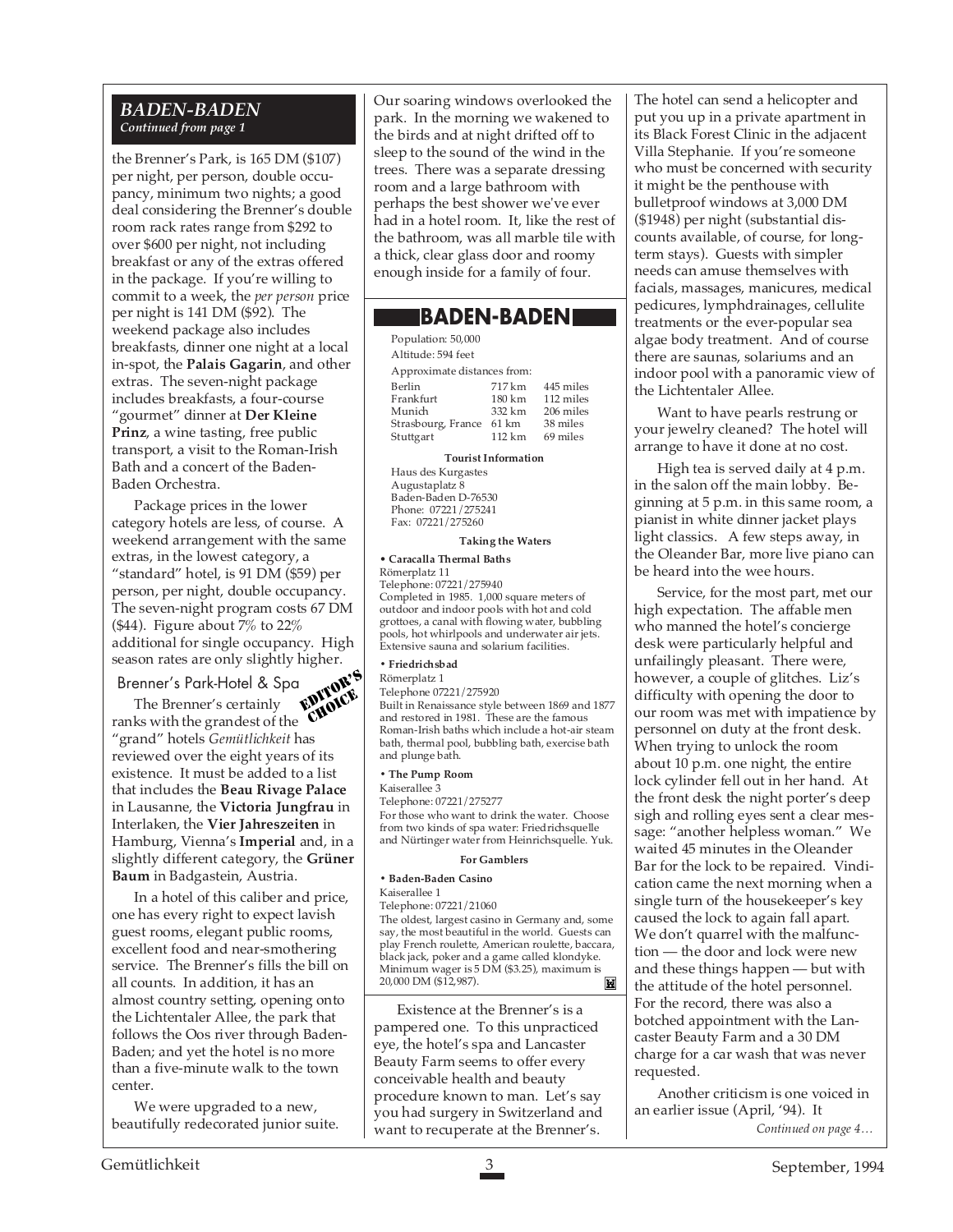#### *BADEN-BADEN Continued from page 3*

concerns the hotel's policy of a 10 DM (\$6.50) surcharge for each call to the U.S. via AT&T's USA Direct. Guests not only pay the fee, but must give the hotel operator the number and wait for a callback. This makes a series of calls to the U.S. not only expensive but time consuming. In most European hotels, such calls can be dialed directly from the room and are deemed local and never appear on the bill.

We also confess to being disappointed that the menus in the hotel's main restaurant (coat required at lunch, coat and tie required after 6 p.m. in restaurant and salon) and the less formal Schwarzwaldstube are identical.

Everything we chose from the Brenner's conservative, traditional menu was very good, though, not surprisingly, quite expensive. Tender, juicy and perfectly cooked breast of chicken in a lively rosemary sauce, was 48 DM (\$31). Sauteed liver in a vinegary sauce with fried potatoes and a small salad was 38 DM (\$25). A shared first-course of Norwegian smoked salmon with toast points and a creamed horseradish sauce was 36 DM (\$23). This was the Schwarzwaldstube where, including dessert, a bottle of wine, two pre-dinner drinks (one each) and mineral water, the bill was 209 DM (\$136).

The next night, in the more formal and elegant Brenner's Park Restaurant, where we upgraded the wine, dessert and added a glass of after-dinner port, the tab was 260 DM (\$169). The star of that meal was truly outstanding calves sweetbreads. Service in both rooms was faultless.

This is without any doubt a great hotel, but incidents recounted earlier took some of the luster off our stay.

**Address:** Brenner's Park-Hotel & Spa, Schillerstr. 6 D-76530 Baden-Baden **Phone:** 07221/9000 **Fax:** 07221/38772 **Location:** Park setting, 5 minutes walk from center of town **Rooms:** 100 rooms, 68 singles and doubles, and 32 suites. **Proprietor:** Richard Schmitz, Director **Prices:** Singles 310 to 650 DM (\$201 to \$422), doubles 450 to 980 DM (\$292 to \$636) **Facilities:** Extensive spa services, hairdresser, two restaurants, Indoor pool. **Credit Cards:** All **Disabled:** Limited access **Closed:** Never **Parking:** Underground garage, 28 DM (\$18) per day **Other Comments:** Breakfast is an additional 35 DM (\$23) per day. **Rating: EXCELLENT 18.5/20** 

#### Romantik-Hotel Der Kleine Prinz

Though it seemed to us a bit contrived, Der Kleine Prinz offers its patrons loads of charm and 33 beautifully decorated guestrooms in a 100-year old, five-story Baroque building. This is a hotel built around a theme — a French children's tale, *The Little Prince* by Antoine De Saint Exupéry. Carrying the motif are what we assume to be reproductions of colorful illustrations from the Saint Exupéry book. The redheaded, black-booted Little Prince in his blue and red cloak is everywhere. To steal a Jacques Brel lyric, "Cute, cute, cute, in a stupid  $a_$   $_$  way."

Even to those of us who think the whole thing is somewhat overdone, guestrooms are extraordinary. Pick any one: the penthouse suite (750 DM/\$487) with its fireplace, slanting ceilings, heavy beams, large living and dining area, hand-painted porcelain bathrooms fixtures and a giant, retractable skylight; or perhaps the Turmzimmer (Tower Room) (425 DM/\$276) with wicker furniture, exposed beams and dormer windows. Double rooms are priced at 375 DM (\$244) — 275 DM (\$179) single — during the high season. At that price, you might try one of the Laura Ashley rooms or Number 34 , Mille Fleurs (a thousand flowers).

The hotel has a lovely but pricey little restaurant offering meals from about \$45 to \$65. Each afternoon, guests are served tea and cakes compliments of the house.

The Little Prince is the creation of Edeltraud Rademacher and her husband, Norbert, who worked in catering for 22 years at New York's Waldorf Astoria. Its uniformed staff is very professional and guests are well cared for.

For those who cotton to super-chic little hotels — and whose travel budget can stand it — this is a fine choice but for only a few dollars more one can be at a true heavyweight of a hotel, the Brenner's Park.

**Address:** Romantik-Hotel Der Kleine Prinz, Lichtentaler Strasse 36, D-76530 Baden-Baden **Phone:** 07221/3464 **Fax:** 07221/38264 **Location:** In the center, near the

Kurhaus, about 200 meters from the river.

**Rooms:** 33 total rooms, 9 suites **Proprietor:** Edeltraud & Norbert Rademacher

**Prices:** Singles 195 to 275 DM (\$127 to \$179), doubles 295 to 375 DM (\$192 to \$244), junior suites 395 to 650 DM (\$256 to \$422) **Facilities:** Lift only in the new building **Credit Cards:** All **Disabled:** Not suitable **Closed:** Never

**Parking:** 15 DM (\$10) per night **Rating:** EXCELLENT 16.5/20

#### Privathotel Quisisana

This is sort of a scaled down version of the Brenner's Park. There are sumptuous but smaller spa facilities and one gets the same sense of a monied clientele.

The 19th century villa has been recently upgraded to '90s elegance in a clean, contemporary *art nouveau* style. Particularly impressive are the hotel's wintergarden restaurant (where, incidentally, low-calorie meals are served), a salon with a shiny grand piano and crystal and gold chandeliers, and the gleaming spa where a waterfall spills into the indoor swimming pool and guests can watch a video from the Jacuzzi.

Guestrooms aren't quite the equal of those at the Brenner's or the Kleine Prinz, but you'll be very comfortable in any of the high-ceilinged rooms, many with views over the city.

The luxury and peace of the Quisisana don't come cheap. The top "bargain" is Number 78, a large double whose bed is tucked into an alcove and rents for 360 DM (\$234), without balcony. Most other doubles

*Continued on page 5…*

Gemütlichkeit 4 September, 1994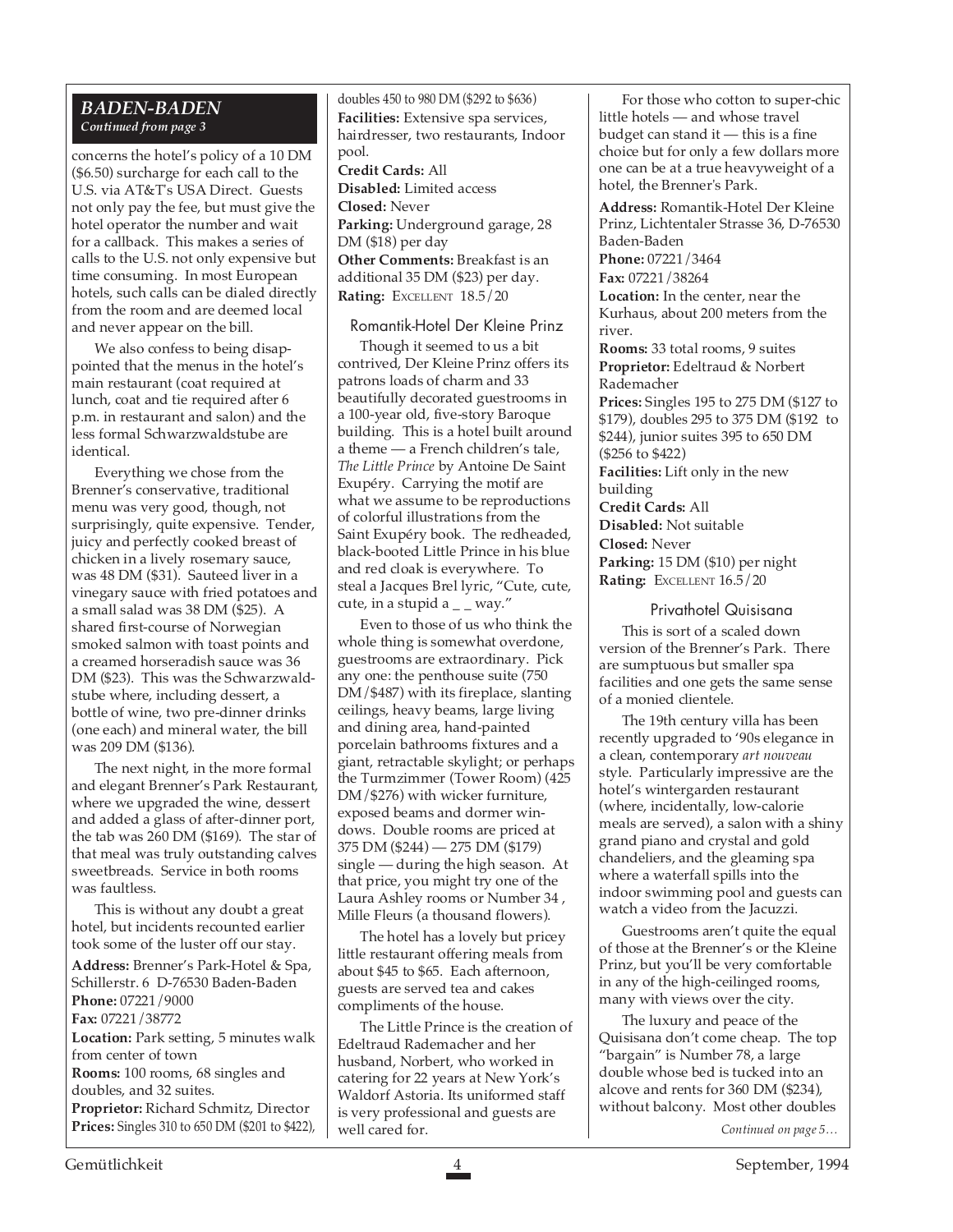are 420 DM (\$273). The best single room value is Number 9, renting for 220 DM (\$143).

**Address:** Privathotel Quisisana, Bismarckstrasse 21, D-76530 Baden-Baden

**Phone:** 07221/3440 **Fax:** 07221/38195

**Location:** In a hilly, forested residential area approximately a 10-minute drive from the center **Rooms:** 60 total **Proprietor:** Jürgen & Elke Krämer **Prices:** Singles 180 to 260 DM (\$117 to \$169), doubles 300 to 420 DM (\$195 to \$273) **Facilities:** Beautiful indoor pool and spa **Credit Cards:** Visa, Mastercard **Disabled:** Not suitable **Closed:** Never **Parking:** Free

**Other Comments:** Restaurant only for hotel guests

**Rating:** EXCELLENT 16/20

#### Allee-Hotel Bären

A peaceful, almost stately atmosphere, comfortable guestrooms and a location on the Lichtentaler Allee are the Hotel Bären's principal virtues.

While some may consider its quiet, residential location — a 15 to 20 minute walk to the city center — an advantage, we think the Bären's prices are a bit out of line for a hotel this far out. Room Number 9, for example, a small no-smoking double without balcony is 305 DM (\$198). The least expensive doubles rent for 206 DM (\$134) and are on the side away from the park. The cheapest single on that side is 119 DM (\$77).

But the location *is* lovely and the Bären takes advantage of it by putting on twice-weekly barbecues in the hotel garden adjoining the park.

We would be more enthusiastic about the Bären if its rates were lower.

**Address:** Allee-Hotel Bären, Hauptstrasse 36 D-76530 Baden-Baden **Phone:** 07221/7020 **Fax:** 07221/702113 Location: On the promenade, about 1.5 km from the center **Rooms:** 80 total **Proprietor:** Family Kimmig **Prices:** Singles 119 to 206 DM (\$77-\$134), doubles 206 to 360 DM (\$134-\$234)

**Credit Cards:** All **Disabled:** Not suitable **Closed:** Never **Parking:** 3 DM per stay **Other Comments:** Member of the German Ringhotel group Rating: ABOVE AVERAGE 15.5/20

Waldhotel Forellenhof

In a wooded setting about three miles from the city center, the Forellenhof offers excellent value and rustic charm. EDITOR'S **CHOICE** 

The appealing interior of this green-shuttered, typical Black Forest farm house overflows with such country touches as carved wooden chandeliers, massive tile stoves and dark wood wainscoting.

Guest rooms in the newer section (preferred) have attractive cherrywood furniture, good sized bathrooms and new TV sets with remote control. Number 28 is a comfortable double renting for 180 DM (\$117). Number 26 is an apartment with a very large sitting room and rents for 200 DM (\$130).

The restaurant, no surprise, specializes in trout. One from the River Oos, for example, sauteed with slivered almonds costs 26 DM (\$17) and comes with salad and rice, potatoes or noodles.

The Huber family's welcome is exceptionally warm. We like this hotel very much.

**Address:** Waldhotel Forellenhof, Gaisbach 91, D-76534 Baden-Baden **Phone:** 07221/9740 **Fax:** 07221/974299 **Location:** 5 km outside Baden-Baden via Beuerner Strasse **Rooms:** 27 total **Proprietor:** Family Huber **Prices:** Singles 85 to 109 DM (\$55- \$71), doubles 140 to 180 DM (\$91- \$117) **Credit Cards:** All **Facilities:** Garden terrace, wooded setting **Disabled:** Not suitable **Closed:** Never **Parking:** Outdoors free **Other Comments:** A bus leaves for the center every 10 minutes from in front of the hotel. **Rating:** ABOVE AVERAGE 15.5/20 **G \$**

Holland Hotel Sophienpark

This downtown hotel, recently modernized within an old building, caters to business travelers. Guest rooms are clean and bright and many open on to the adjacent Sophienpark.

Very good accommodations, if somewhat lacking in romance.

**Address:** Holland Hotel Sophienpark, Sophienstrasse 14, D-76530 Baden-Baden **Phone:** 07221/3560 **Fax:** 07221/356121 **Location:** In the center **Rooms:** 75 total **Proprietor:** Jürgen D. Krämer **Prices:** Singles 170 DM (\$110), doubles 245 DM (\$159), apartments 370 DM (\$240) **Credit Cards:** All **Disabled:** Yes **Closed:** Never

**Parking:** 12 DM (\$8) per day **Rating: ABOVE AVERAGE 14.5/20** 

#### Hotel Atlantic

Though it in no way matches the Brenner's in other respects, the Atlantic Hotel's location, directly on the Lichtentaler Allee, is nearly as auspicious. From a table in the wintergarden, or outside on the terrace, one can enjoy a view of the park and the parade of passing swells.

Built at the turn-of-the-century, the Atlantic retains some of the advantages of hotels from that era; notably large guestrooms with high ceilings and windows. Room Number 1, which rents for 306 DM (\$199) is a good example. This huge double's tall windows open onto a balcony that overlooks the park. A smaller double, Number 2, also is on the park and goes for 219 DM (\$142). Rooms on the street side rent for about 25 DM (\$16) less.

On the no-smoking second floor, we like Number 216, a double on the park side with a beautiful balcony.

Furnishings and decor are of course much simpler than at the Brenner's. This is a good choice for those enamored of the location.

**Address:** Hotel Atlantic, Sofienstrasse 2a, D-76530 Baden-Baden **Phone:** 07221/24111

*Continued on page 6...*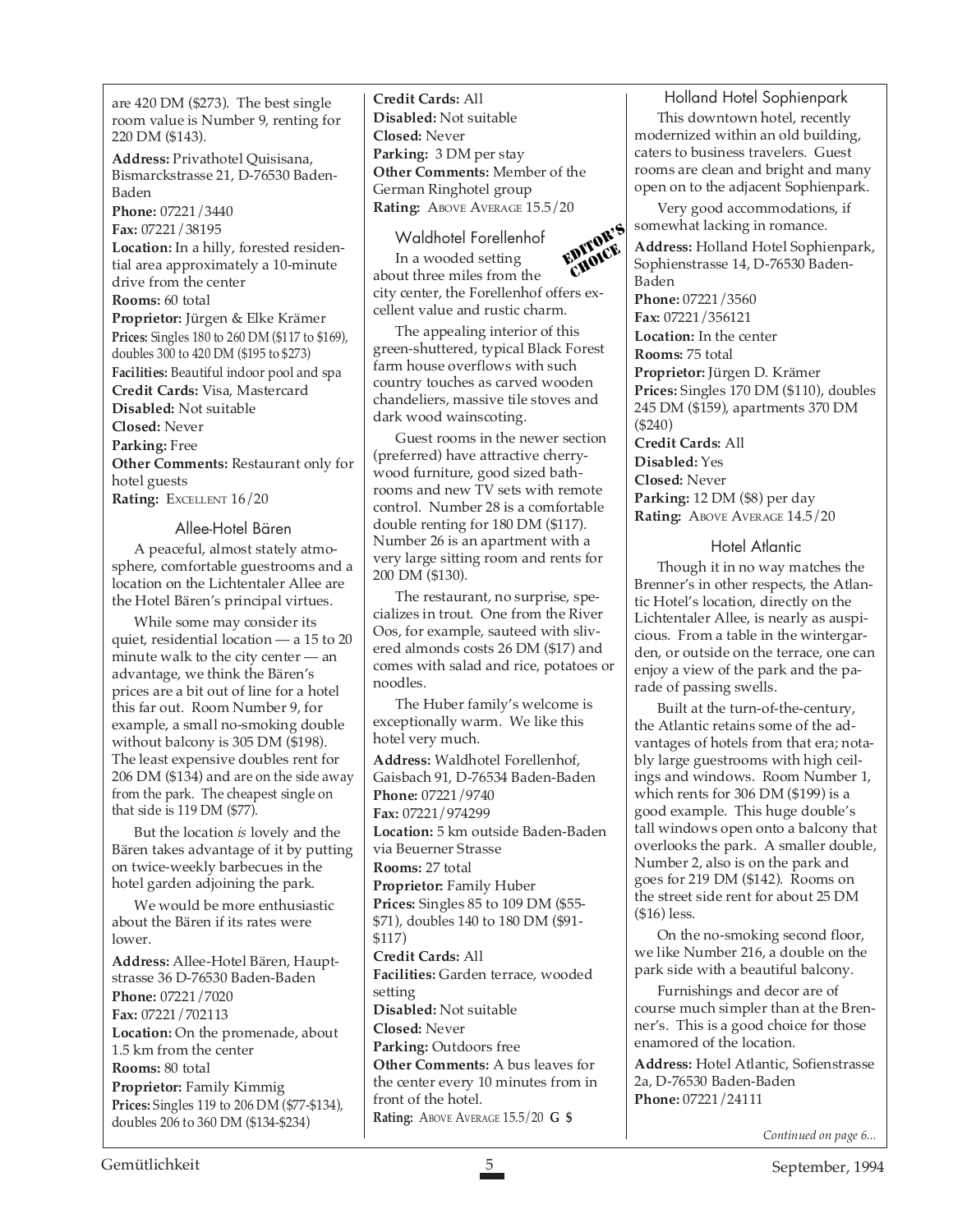#### *BADEN-BADEN Continued from page 5*

**Fax:** 07221/26260 **Location:** In the center, on the park **Rooms:** 53 total **Proprietor:** Martina Kötter **Prices:** Singles 107 to 184 DM (\$69 to \$119), doubles 196 to 306 DM (\$127 to \$199) **Facilities:** Wintergarden, outdoor terrace with river view **Credit Cards:** All **Disabled:** Not suitable **Closed:** Never **Parking:** 16-21 DM (\$10-\$14)/night **Rating: ABOVE AVERAGE 13.5/20** 

#### Hotel Deutscher Kaiser

A significant step down in quality, but not in price unfortunately, is the centrally located Deutscher Kaiser.

The hotel's salmon-colored facade, nicely set off by white shutters, is quite stylish, but inside, guestrooms border on drab. Bathrooms are small and poorly lit. The best room, Number 146, rents for 220 DM (\$142) in high season. A smaller room, Number 141, goes for 190 DM (\$123).

The accommodations here are decent but one can do as well in Baden-Baden for less money and, for a few additional dollars, much better.

**Address:** Hotel Deutscher Kaiser, Merkurstrasse 9, D-76530 Baden-Baden

**Phone:** 07221/2700

**Fax:** 07221/270270 **Location:** In the center **Rooms:** About 25 total **Proprietor:** Family Huber **Prices:** Singles 120 to 145 DM (\$78-\$94), doubles 140 to 180 DM (\$91-\$117) **Disabled:** Not suitable **Closed:** Never **Parking:** Public garage **Rating:** AVERAGE 10.5/20

#### Hotel-Restaurant Laterne

The elaborate front — flower boxes, red shutters and awnings and gold scrollwork against a green background — of the Hotel-Restaurant Laterne is perhaps the most distinctive along Baden-Baden's pedestrianonly Gernsbacher Strasse. In addition, its restaurant and street café are one of the area's most popular stops.

But behind that facade are 15 simple, reasonably-priced guestrooms, most with toilet and shower. If you want to stay away from the street, ask for room Number 4 whose windows open to an enclosed courtyard and rents for 140 DM (\$91). Number 37 is bigger and cheaper (120 DM/\$78) but on the street.

**Address:** Hotel-Restaurant Laterne, Gernsbacher Strasse 10 D-76530 Baden-Baden **Phone:** 07221/29999 **Fax:** 07221/38308 **Location:** In the center **Rooms:** About 15 **Proprietor:** Mike Brandau **Prices:** Singles 60 to 90 DM (\$39-\$58), doubles 90 to 150 DM (\$58-\$97) **Facilities:** Popular restaurant **Disabled:** Not suitable **Closed:** Never Parking: Casino garage, 7 DM (\$4.50) **Other Comments:** No lift, member of the Minotel group **Rating:** AVERAGE 10.5/20

Hotel Am Friedrichsbad The Am Friedrichsbad is a bit of the Czech Republic in the center of Baden-Baden. Its main advantage is that the great Czech beer, Pilsner Urquell, is served in the hotel's Prager Stuben.

Guestrooms are borderline with worn carpets and furniture and an occasional spot of mildew in the bathrooms. Best of the lot is Number 123, a corner double with tall windows, a large bathroom with its own window and a small balcony. Or you might try the penthouse suite, which, in a kind of slap-dash way, is almost opulent.

No English spoken. The Laterne is better.

**Address:** Hotel Am Friedrichsbad, Gernsbacher Strasse 31, D-76530 Baden-Baden **Phone:** 07221/271046 **Fax:** 07221/38310 **Location:** In the center **Rooms:** 14 total, 6 singles, 7 doubles, 1 suite **Proprietor:** Prokop Pustina **Prices:** Singles 85 DM (\$55), doubles 130 DM (\$85), penthouse suite for 1-4

persons 190 DM (\$123)

**Facilities:** Prager Stuben serving

Czech food and beer **Disabled:** Not suitable **Closed:** Never **Parking:** Public garage **Rating:** ADEQUATE 7/20

#### **Value in the Vineyards**

Hotel Rebenhof



Not only is this the best hotel bargain we found in and around Baden-Baden but one of best we've come across in several years.

The Rebenhof sits on a gentle slope in the vineyards on the edge of the town of Neuweier, about a 10 minute drive from Baden-Baden. The inviting reception area is done in light wood paneling and the dark tile floor is partially covered by a large, rich Oriental rug.

The *gemütlich* restaurant offers a panoramic view of the vineyards.

Clean-as-a-whistle guest rooms are attractively decorated, have fullytiled bathrooms and large, sliding floor-to-ceiling windows that give a sense of being right in the vineyards. The best we saw was an apartment, Number 11, which features a large separate sitting area next to the huge sliding door/window that opens to a balcony and the vines. It rents for 160 DM (\$104). A room with two twin beds, such as Number two, is just a smaller version of the apartment and goes for 132 DM (\$86).

With the recent slip of the dollar, we are simply not seeing hotels of this caliber at these prices.

**Address:** Hotel Rebenhof, Weinstrasse 58, D-76534 Neuweier

**Phone:** 07223/5406

**Fax:** 07223/52321

**Location:** In the vineyards in the wine town of Neuweier, 10 km SW of Baden-Baden via Fremersbergstrasse **Rooms:** 17 total

**Proprietor:** Friedel Ziegler

**Prices:** Singles 80 DM (\$52), doubles 132 DM (\$86), apartment 160 DM (\$104)

**Disabled:** Not suitable

**Closed:** Middle Jan. to end March

**Parking:** Outdoors free

**Rating:** ABOVE AVERAGE 15.5/20 **G \$**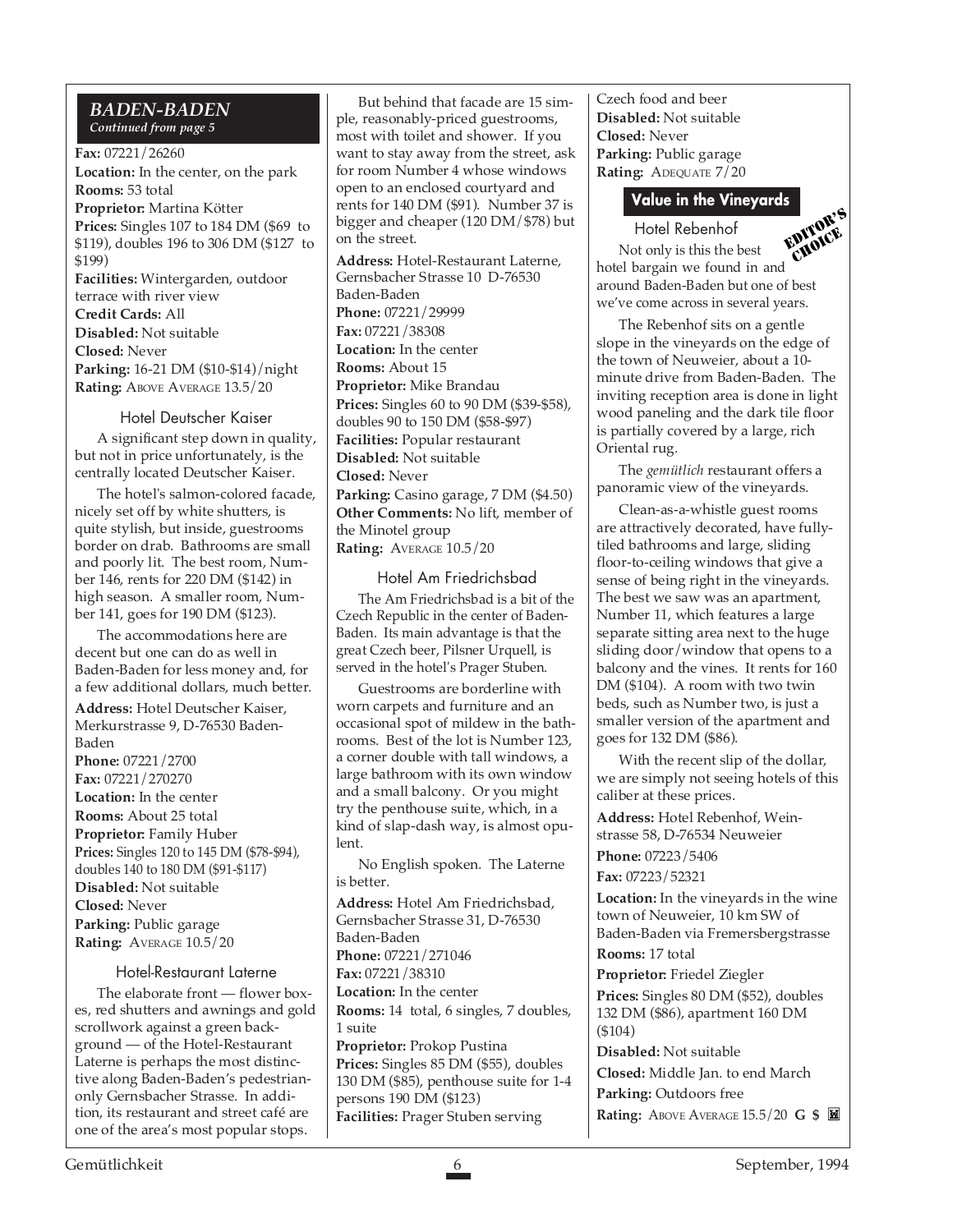#### *GRAZ HOTELS Continued from page 2*

**Parking:** Free **Rating:** ABOVE AVERAGE  $14/20$ 

#### Hotel Mariatrosterhof

Near the Kirchenwirt is another countryside hotel under the same management. The Mariatrosterhof's guest rooms are also furnished with phone, cable TV, minibars, and robes. Most have a view of the tree-covered landscape.

**Address:** Pfeiffer Hotel Mariatrosterhof, Kirchbergstrasse 1, A-8044 Graz **Phone:** 0316/391070-0 **Fax:** 0316/391070-69 **Location:** In residential area 3 miles

from town, 5 minutes walk from tram **Rooms:** 20 singles, 30 doubles **Proprietor:** Joseph Pfeiffer **Prices:** Singles 800-980 AS (\$72-\$90), doubles 1200-1400 AS (\$110-\$128) **Meals:** All available **Facilities:** Outdoor food service **Credit Cards:** All **Disabled:** Limited access

**Closed:** Never

**Parking:** Free

**Rating:** ABOVE AVERAGE 14/20

#### Ohnime

This agreeable, reasonably-priced inn and restaurant, is also in the Mariatrost section, and easily reached via tram from downtown. Most rooms have panoramic views of countryside and mountains, a few look over a nearby cemetery. They are decorated in tones of blue with harmonizing printed drapes and furnished with phones, cable TV and minibars. Room 203, an average-sized single has wide windows and a sweeping mountain and pasture vista for 660 AS (\$60). Number 205, a junior suite, decorated in rose and gray has two rooms and a french-style double bed. At 1100 AS (\$100) it is a bargain.

Ohnime's restaurant serves simple fare and its prices are moderate: I had fried chicken, green salad and white wine for 140 AS (\$12.50),

**Address:** Hotel-Restaurant Ohnime, Purbergstrasse 56, A-8044 Graz **Phone:** 0316/39 11 43 **Fax:** 0316/39 11 43 19

**Location:** In residential area 3 miles from town, 5 minutes walk from tram **Rooms:** 14 singles, 28 doubles **Proprietor:** M. Digallo **Prices:** Singles 660 AS (\$60), doubles 820-1100 (\$75-\$100) **Meals:** All available **Facilities:** Bar and outdoor terrace with food service **Credit Cards:** All **Disabled:** Limited access **Closed:** Never **Parking:** Free **Rating:** ABOVE AVERAGE 14/20 **\$**

# **GRAZ**

Population: 240,000 Altitude: 1,194 feet

#### **Rail Distances and Times**

| Kall Distances and Thnes   |  |           |            |  |  |  |
|----------------------------|--|-----------|------------|--|--|--|
| Vienna 200 km              |  | 124 miles | 2.5 hours  |  |  |  |
| Salzburg 250 km            |  | 155 miles | 4.0 hours  |  |  |  |
| Innsbruck 440 km           |  | 275 miles | 6.0 hours  |  |  |  |
| Munich 390 km              |  | 242 miles | 5.75 hours |  |  |  |
| Frankfurt 800 km           |  | 500 miles | 10.0 hours |  |  |  |
| Zürich 740 km              |  | 460 miles | 9.75 hours |  |  |  |
| Graz Tourist Office        |  |           |            |  |  |  |
| Hans-Sachs-Gasse 10        |  |           |            |  |  |  |
| A-8010 Graz.               |  |           |            |  |  |  |
| Telephone: 0316/83 52 41-0 |  |           |            |  |  |  |
|                            |  |           |            |  |  |  |

Telephone: 0316/83 52 41-0 Fax: 0316/83 79 87

#### **Important Buildings**

**Landeszeughaus** (Arsenal). Herrengasse 16, telephone 0316/877 2778. Admission: Adults 25 AS (\$2.30), children under 14 free. Closed November 1-March 31.

**Domkirche** (Cathedral). In 1485 a picture of the "Scourges of God" was mounted on the exterior wall - a reminder of the Black Death, the invasion of the Turks and the plague of locusts.

**Clock Tower.** Acquired present appearance in 1556, when the Schlossberg Castle was reconstructed. Still keeps time.

**Glockenturm** (Bell Tower). Built in 1588 under Archduke Karl. Houses largest bell in Styria and a medieval prison.

**Landhaus**. Considered to be a masterpiece of Italian Renaissance architecture.

**Eggenberg Palace.** Built in 1625, the square building has 365 windows - a different window for each day.

**Opera House.** Built in 1898/9. Inspired by famous Graz architect Fischer von Erlach, who built Schönbrunn Palace in Vienna.

**Mausoleum**. Erected in 1614/1638. Tomb of Emperor Ferdinand II.

## **Restaurants**

#### Landhaus-Keller

Close to the Erzherzog Johann Hotel. The entrance of this atmospheric and extremely attractive hideout is past a guard booth and through the courtyard of the 16th century Styrian Parliament building in Old Town. Its rather dressy business clientele belies the relatively simple food and reasonable prices. A romantic, intimate atmosphere is created by candle-lit tables in a series of narrow rooms under towering stone-vaulted ceilings. Some tables are also available outside in the ancient cobblestone courtyard.

On an evening last June, the food was excellent and the service quick and unobtrusive. The meal began with hors d'oeuvres of vegetables in aspic and garlic and herb-flavored cream cheese, accompanied by tasty pumpkin seed rolls. The main course was tender and flavorful boiled beef, served in a soup terrine with side dishes of white dill and caper sauce, sauerkraut, creamed spinach with garlic, and black bread. Without wine, the bill for one person came to 230 AS (\$21).

Landhaus-Keller, Schmiedgasse 9, A-8010 Graz. Phone 0316/83 02 76. Fax 0316/83 02 76 6.

#### Krebsenkeller

This beer garden-restaurant is tucked inside a courtyard up a long pedestrian alley, on the ground floor of an ancient building. Here one finds plain wooden tables, unpretentious but prompt service and large portions of meat and cheese dishes, reasonably priced.

A large slab of rather bland cordon bleu was greatly improved by a squeeze of lemon juice. The "mixed salad" consisted of marinated cabbage and vegetables. For dessert, a local cheese called Schlierbacher, served with whole wheat bread, strong and pleasant, somewhat salty, with a Camembert-like taste. With two glasses of local red wine, the bill for one came to 199 AS (\$18).

Krebsenkeller, Sackstrasse 12, A-8010 Graz. Phone: 0316/82 93 77.

#### *GRAZ ARSENAL Continued from page 1*

all descriptions of officers, commoners, tournament and horse armor, helmets, pistols, rifles, crossbows, halberds, lances, boar and peasant spears, sabres, broadswords, twohand swords, shields, and many other weapons of the 16th and 17th centuries.

*Continued on page 8…*